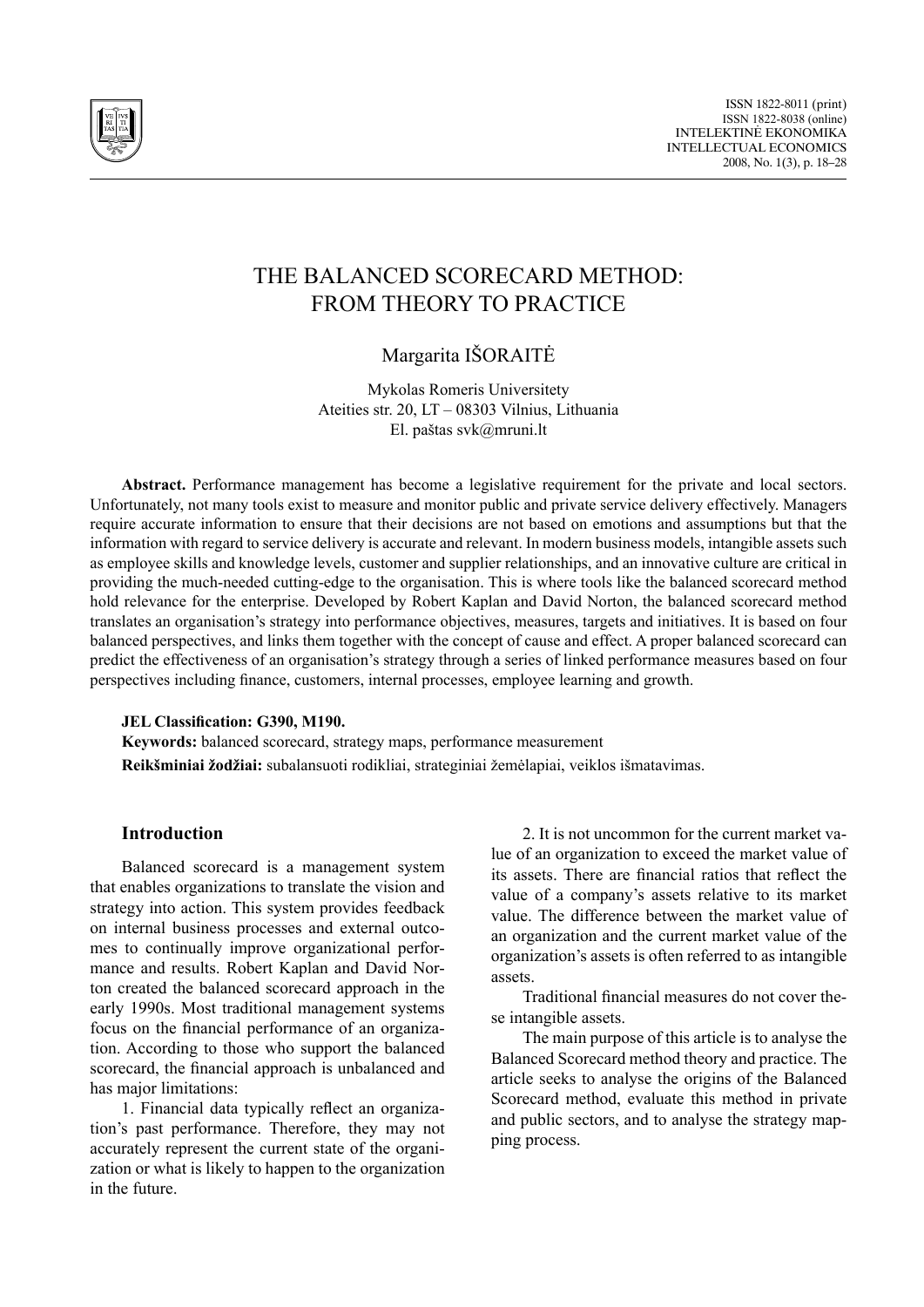# **1. Origins of the Balance Scorecard Method**

The Balanced Scorecard was developed by Robert Kaplan and David Norton (1992). In 1990, Kaplan and Norton led a research study of a lot of companies with the purpose of exploring the new methods of performance measurement. The importance of the study was a growing belief that financial measures of performance were ineffective for the modern business enterprise. Representatives of the study companies, along with Kaplan and Norton, were convinced that reliance on financial measures of performance had an affect on their ability to create value. The group discussed a number of possible alternatives but settled on the idea of a scorecard, featuring performance measures capturing activities from throughout the organization—customer issues, internal business processes, employee activities, and of course shareholder concerns. Kaplan and Norton introduced the new tool the Balanced Scorecard and later summarized the concept in the first of three *Harvard Business Review* articles, "The Balanced Scorecard—Measures That Drive Performance."

The Balanced Scorecard has been translated and effectively implemented in both the nonprofit and public sectors. Success stories are beginning to accumulate and studies suggest the Balanced Scorecard is of great benefit to both these organization types.

What is a Balanced Scorecard? The Balanced Scorecard can be understood as a management system, which is structured according to the logic of the management circle ("plan-do-check-act"). The Balanced Scorecard resembles a typical management fashion. For instance, Van den Heuvel & Broekman wrote that "a self-respecting organization apparently can no longer do without the Balanced Scorecard" (1998) and Hers (1998) pointed to an abundance of congresses, seminars and publications on the theme. In crescendo, commentators spoke of "a real trend" (Koning & Conijn, 1997), "a fad-like impression" (Du Mée, 1996) and "a true hype"(Hers, 1998). Such statements suggest that the Balanced Scorecard has become popular and brought about many changes in a variety of organizations. If the quoted authors are right, the Balanced Scorecard even resembles a typical management fashion.

Kaplan and Norton position the Balanced Scorecard as a tool for organisations to manage the demands of relevant stakeholders and to translate strategies into action ("from strategy to action"). Possible stakeholders that are strategically relevant could be shareholders, customers or employees. Their demands are integrated into core management of companies within a "financial", "customer" or "learning" or "process" perspective (see Figure 1 below). So, the frame of the Balanced Scorecard consists of *four perspectives* (see Figure 1). Each perspective consists of relevant strategic goals, indicators and measures to achieve them. One should emphasize the fact that the concept remains open for integrating further relevant stakeholders or perspectives, e.g. an environmental perspective (Kaplan and Norton 1997, pp. 33). When conceiving the BSC, Kaplan and Norton, maintained that companies lack sophisticated tools for the management of intangible or qualitative assets (e.g. customer satisfaction, processes quality, infrastructures, know-how). Intangible assets, however, seem vital in order to stay competitive in the future. So, the Balanced Scorecard provides 'enablers' that focus on the achievement of strategic goals in the future (*leading indicators*) as well as results (*lagging indicators*) to depict the effectiveness and efficiency of measures in the past. Strategies can be usually interpreted as a set of hypotheses of *causes and effects*. So within a BSC the relevant goals and corresponding indicators are linked to each other revealing this structure of causal relationships. Such relationships are both relevant within each perspective and also between them. Objectives of the "learning" perspective, for instance, serve as 'enablers' for the achievement of goals of the other 'overarching' perspectives (e.g. customers, finance).

The BSC was originally created primarily as a measurement system and as an answer to a criticism concerning the unilateral measurement of the performance ability of a company. It was organised through four different perspectives:

- The financial perspective: to succeed financially, how should we appear to our shareholders? Examples of this perspective include financial ratios and various cash flow measures.
- The customer perspective: to achieve our vision, how should we appear to our customers? Examples of this perspective include the amount of time spent on customer calls and customer survey data.
- The internal perspective: to satisfy our shareholders and customers, what business processes must we excel at? The internal business processes that are often classified as mission oriented and support oriented. Examples of this perspective include the length of time spent prospecting and the amount of rework required.
- · *The learning perspective:* to achieve our vision, how will we sustain our ability to change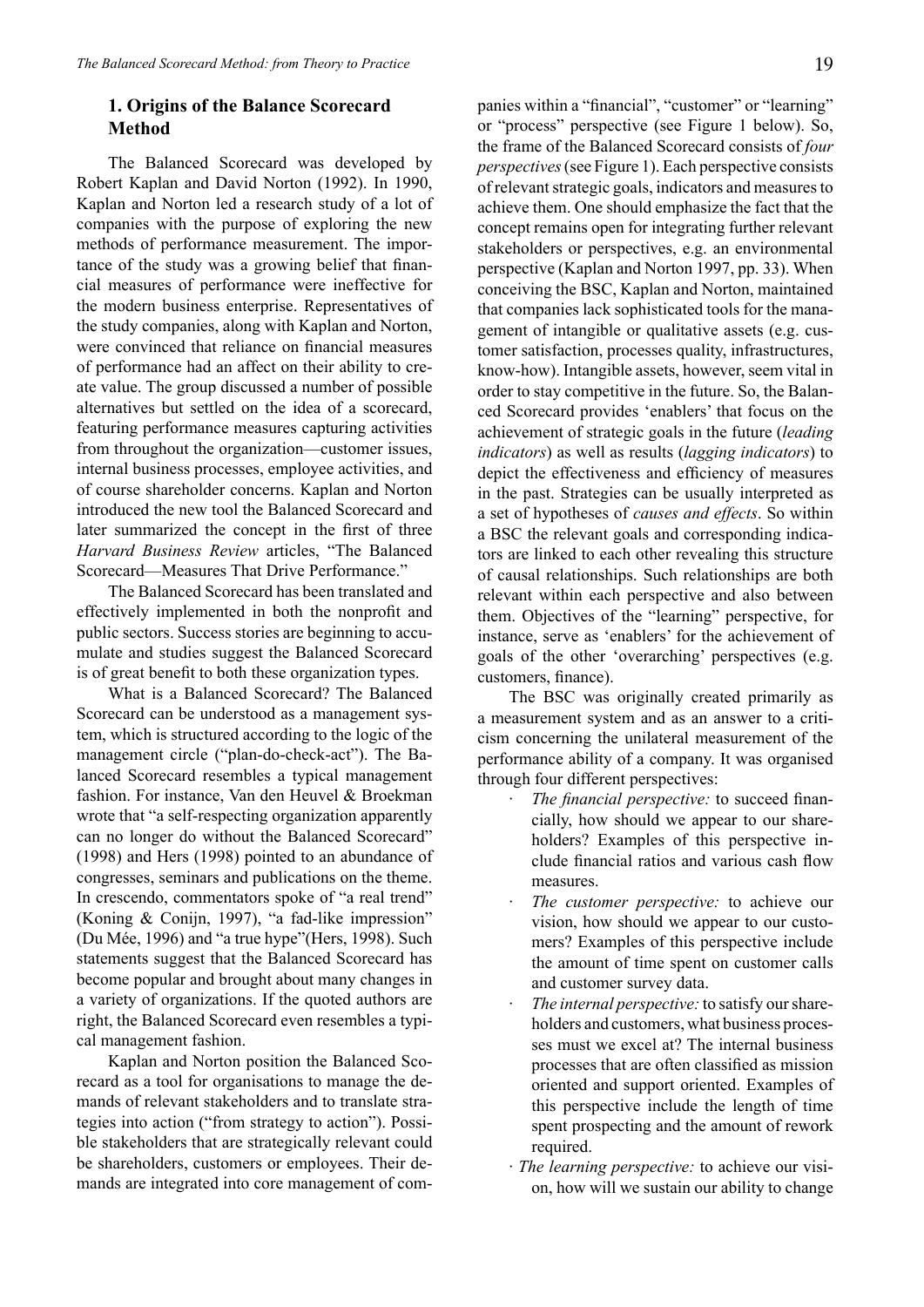and improve? Includes employee training and organizational attitudes related to both employee and organizational improvement. Examples of this perspective include the amount of revenue that comes from new ideas and measures of the types and length of time spent training staff.

The starting point of the Balanced Scorecard is the vision and the strategy of a company. The BSC takes the vision and the strategy as a given - the BSC should translate a business unit's mission and strategy into tangible objectives and measures. The measurement focus of the BSC is used to accomplish the following management processes: 1) clarifying and translating vision and strategy, 2) communicating and linking strategic objectives and measures, 3) planning, setting targets and aligning strategic initiatives and 4) enhancing strategic feedback and learning. The measures function as a link between the strategy and operative action. The core question is the selection of goals and measures to monitor the implementation of the vision and the strategy.

Kaplan and Norton recommend a nine-step process for creating and implementing the balanced scorecard in an organization.

1. Perform an overall organizational assessment.

- 2. Identify strategic themes.
- 3. Define perspectives and strategic objectives.
- 4. Develop a strategy map.
- 5. Drive performance metrics.
- 6. Refine and prioritize strategic initiatives.



8. Implement the balanced scorecard throughout the organization.

9. Collect data, evaluate, and revise.

There are many benefits and challenges to the balanced scorecard. The primary benefit is that it helps organizations translate strategy into action. By defining and communicating performance metrics related to the overall strategy of the company, the balanced scorecard brings the strategy to life. It also enables employees at all levels of the organization to focus on important business drivers.

The main challenge of this system is that it can be difficult and time-consuming to implement. Kaplan and Norton originally estimated that it would take an organization a little more than two years to fully implement the system throughout the organization. Some organizations implement it quicker, for some it takes longer. The bottom line is that the balanced scorecard requires a sustained, long-term commitment at all levels in the organization for it to be effective.

There are many benefits and challenges to the balanced scorecard. The primary benefit is that it helps organizations translate strategy into action. By defining and communicating performance metrics related to the overall strategy of the company, the balanced scorecard makes the strategy come alive. It also enables employees at all levels of the organization to focus on important business drivers.

# **2. Comparing the Balanced Scorecard between private and public sectors**

Using the same performance metrics in the public sector as the private sector is likely to be ineffective since public sector goals differ drastically from those of the private sector. Private sector focus is primarily on *shareholder* value: *the bottom*  **Internal Processes** In which business *line*. Funding comes from processes we have various sources, and as long to be the best in as shareholder financial neclass to satisfy our eds are met, the company shareholders and customers? can function as it pleases (see table 1). The public sector faces a quite different environment. Public sector funding comes, in most cases, from the taxpayers it Figure 1. The methodology of the Balanced Scorecard (Kaplan and Norton, 1997, p. 9) is servicing. the measure of

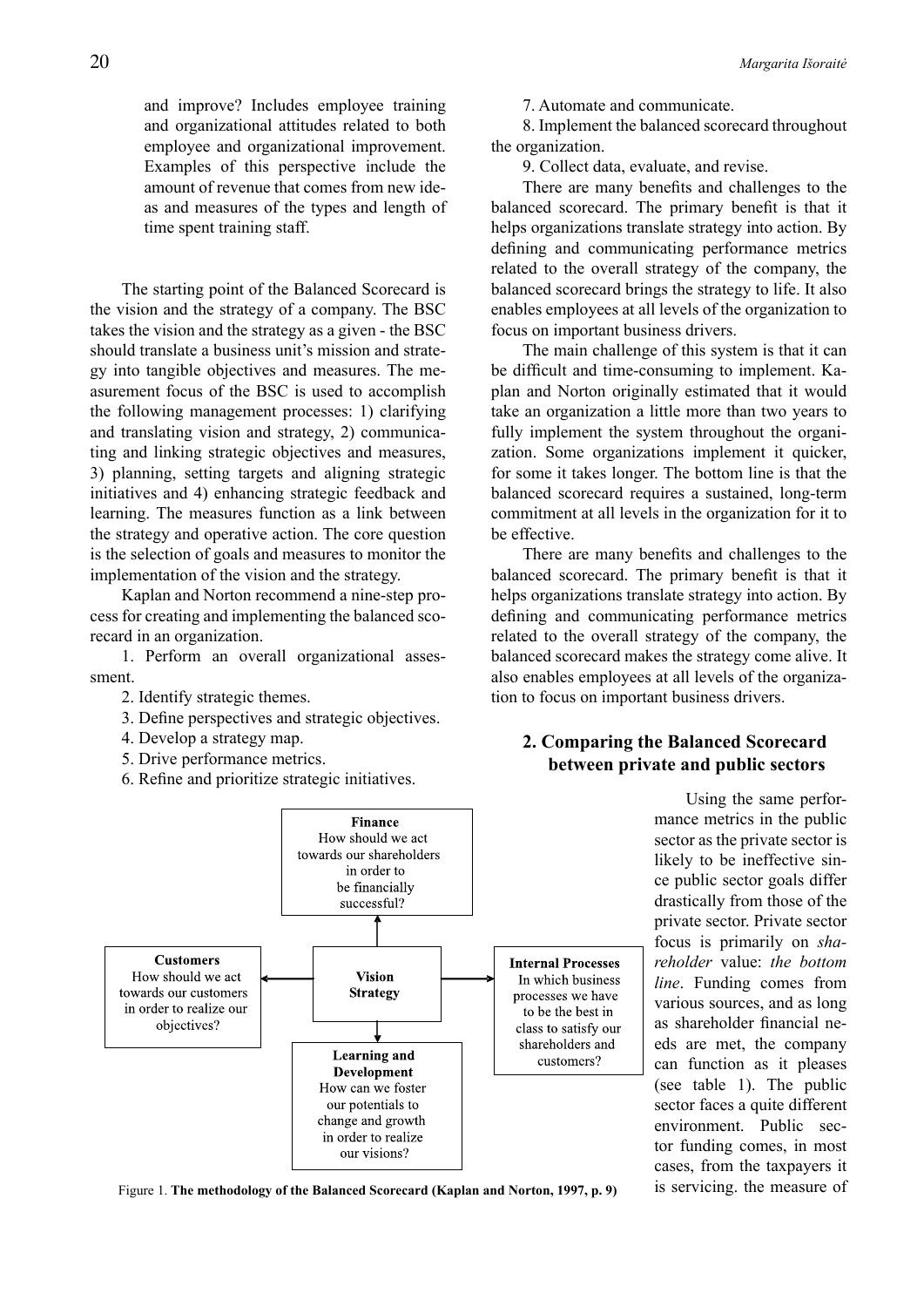success is not shareholder value or profit but rather *how well the agency is meeting the mission* given to them by congressional statute or executive order. Although the agency can oftentimes perform this mission in whatever way it sees fit, it is still bound by the directive of the mission. thus, strategic value comes in the form of fulfilling the mission, and fulfilling the mission comes down to customer satisfaction with the agency's service. however, defining customer needs is a bit more complex. A second difference evolves through the number of customers or stakeholders that a public sector organization must serve.

Financial measures in the BSC relate to financial performance, which is a means to satisfy investors (shareholders, investment firms, bondholders). in the public sector organization, the financial measures are just part of what is needed to please the "investors," which in this case would be the funding agencies.

| <b>Features</b>                            | <b>Private Sector</b>                                          | <b>Public Sector</b>                                             |
|--------------------------------------------|----------------------------------------------------------------|------------------------------------------------------------------|
| <b>Focus</b>                               | Shareholder<br>value                                           | Mission<br>effectiveness                                         |
| <b>Financial goals</b>                     | Profit; market<br>share growth;<br>innovation; cre-<br>ativity | Cost reduction;<br>efficiency; account-<br>ability to the public |
| <b>Efficiency con-</b><br>cerns of clients | No                                                             | Yes                                                              |
| <b>Desired outcome</b>                     | Customer satisfac-<br>tion                                     | Stakeholder satis-<br>faction                                    |
| <b>Stakeholders</b>                        | Stockholders;<br>bondholders                                   | taxpayers; legisla-<br>tors; inspectors                          |
| Who defines<br>budget priorities           | Customer<br>demand                                             | Leadership; leg-<br>islators; funding<br>agencies                |
| <b>Key success</b><br>factors              | Uniqueness;<br>advanced<br>technology                          | Sameness; econo-<br>mies of scale; stan-<br>dardized technology  |

**Table 1. Comparison of Balanced Scorecards in the Private and Public Sectors (source Nicholas J. Mathys, 2006)** 

While private sector clients are not concerned with an organization's internal efficiency so long as their product, price, and service needs are met, internal efficiency is of great concern to the public sector's stakeholders, who are also its source of fun-



Figure 2. **Comparing the Scorecards for Government Versus For-Profit Organizations (Nicholas J. Mathys, 2006)**

ding. taxpayers also require accountability that their tax dollars are being used effectively and efficiently. Therefore, program performance, efficient use of resources, and satisfaction with the service by the public are additional key issues. These differences lead to a different sort of hierarchical model for the balanced scorecard, as seen in Figure 2. First, as increasing shareholder wealth does not have primacy in a governmental operation, financial performance becomes less critical. reaching the mission of the organization is of key interest to those who fund the organization. Hence, the government model needs some changes in the hierarchical ordering compared to how Kaplan and Norton arranged the hierarchical ordering in their mapping article. Some public sector balanced scorecard advocates have put financial measures at the bottom of the model to indicate the importance of having adequate funding as a precursor to developing the organization, as done in Figure 2. However, to be consistent with usage in the private sector, we look at financial measures as output measures that are precursors to meeting the mission, which will in the end lead to adequate future funding. Internal process management would be similar for government and for profit-seeking enterprises as both relate to the key value-added processes that the organization provides. For a car manufacturer, the key process would be producing automobiles and trucks. For the government agency, it is providing the service promised through its mission. This is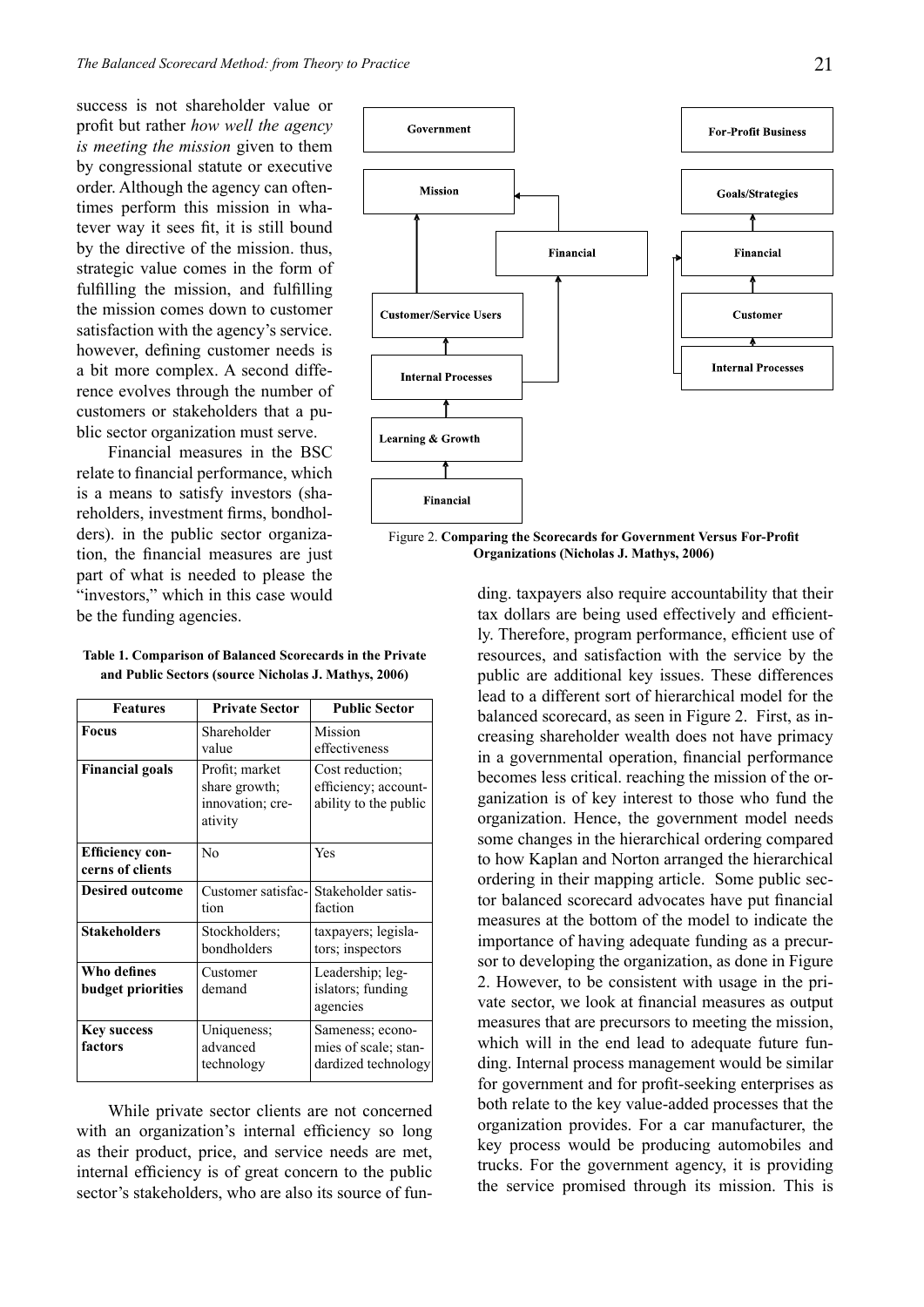why there is a direct line from internal processes to both customer/user satisfaction and to financial performance. In the world for-profit, the financial ties directly to the overall goal; in government organizations it is only one part of fulfilling the mission, with customer/user satisfaction the other part. cases, learning and growth support the development of internal processes. in summary, the balanced scorecard is an effective management tool that can support improvements in government sector organizations. There needs to be some modification in the basic strategic mapping model provided by Kaplan and Norton to align elements in the BSCc to correspond to the environment faced by government organizations. allows a focus on the mission of the organization as the focal point rather than return to shareholders. We now focus on two government organizations that have adopted the balanced scorecard as a major part of the management effort. First, we look at the Defense Finance and Accounting Service and what they did to develop the organization culture as they introduced the scorecard. the second case, the United States Postal Service, the focus is on the difficult time they had in enacting the scorecard and how reinforcement systems became an important part of their process. Both cases provide two different sorts of initial organizational cultures and environments that needed different approaches to effect a quality scorecard introduction and deployment.

The Balanced Scorecard can be effective in the public, if and only if, the current perspectives are rearranged (see Figure 3). The four perspectives of the current version of the The Balanced Scorecard can still be applied in government organizations as long as they are rearranged according to governmental priorities. Therefore, it is clear that above considerations seem to have considerable impact on the ability of the the Balanced Scorecard in ensuring best customer satisfaction. These considerations, if positively dealt with, may contribute to employee satisfaction,



Figure 3. **Is it meaningful to measure perfromance in public sector?**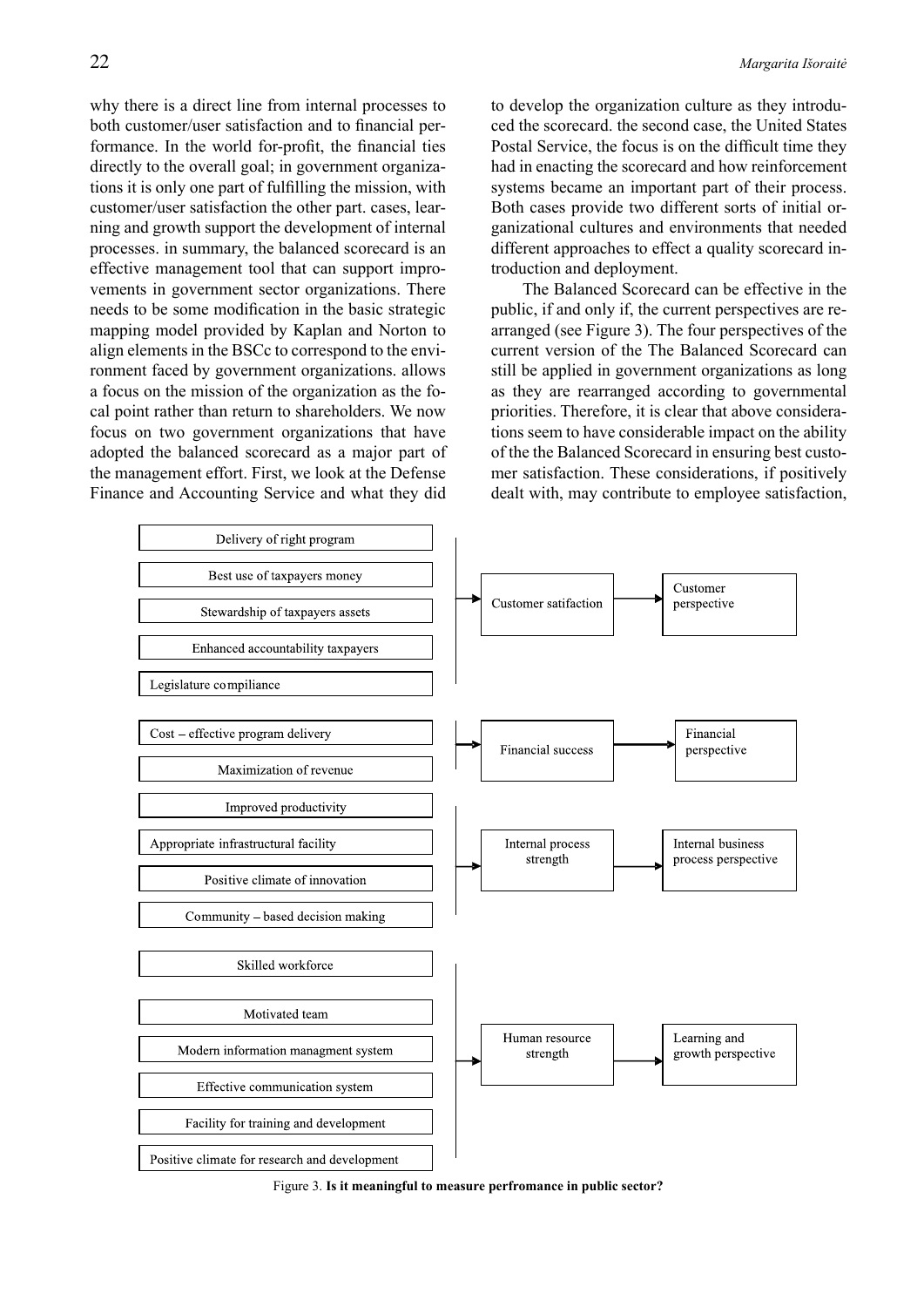superior employee performance, sound internal business process and in turn, may lead to efficient stewardship of taxpayers' money.

Furthermore, the best possible use of taxpayers' money may eventually lead to achieving the bottomline objective - absolute customer satisfaction. In the light of the above observations, it is clear that some modifications are needed to the current version of the Balanced Scorecard for its use in the government sector as an effective performance measurement and management tool. Although significant research has taken place and various modifications to the current version of the Balanced Scorecard have been suggested by the researchers for the private sector, no studies have been found recommending a modified Balanced Scorecard model for the government sector. The following diagram (Figure 3) is suggested for the government sector, keeping in mind that "Customer" perspective is the bottom line of government sector.

The Balanced Scorecard Institute has compared the different strategic objectives of the public and private Sectors. Table 2 shows the differences in each strategic level:

| Table 2. Comparison of Private and Public Sector |  |
|--------------------------------------------------|--|
| <b>Strategies (Marco Ahrendt, 2006)</b>          |  |

| <b>Strategy</b>                        | <b>Private Sector</b>                                                           | <b>Public Sector</b>                                                         |
|----------------------------------------|---------------------------------------------------------------------------------|------------------------------------------------------------------------------|
| common target   competitive            |                                                                                 | achievement of<br>mission                                                    |
| financial target                       | profit, growth,<br>increasing market<br>share                                   | cost reduction,<br>effectiveness                                             |
| values                                 | innovation, creativ-<br>ity, acceptance                                         | responsibility to the<br>public, equity, integrity                           |
| desired result                         | customer satisfac-<br>tion                                                      | customer satisfaction                                                        |
| stakeholder                            | founder, market,<br>stockholder                                                 | tax payer, legislator,<br>auditor                                            |
| prioritisation<br>of budget            | customer<br>demand                                                              | management,<br>legislator                                                    |
| orientation<br>in terms of<br>security | securing<br>intellectual<br>property                                            | national security                                                            |
| critical factors<br>for<br>success     | growthrate, rev-<br>enue, market share,<br>uniqueness, supe-<br>rior technology | best management prac-<br>tices, consistency,<br>standardised technol-<br>ogy |

A special requirement for adoption is needed for the financial perspective. Even though the Balanced Scorecard seems to be balanced all perspectives and

measures are aligned to the financial success and profitability of the organisation.

The Public Sector's financial perspective is mainly adjusted to budget targets, saving potentials, securing the basis for taxes, sustainment of credit worthiness and similar.

Some of the facts which are especially important for adoption of the Balanced Scorecard approach in public sector are:

- The closeness to political interests needs a special thoughtfulness and sensibility.
- It is important to explain employees and representatives the Balanced Scorecard's usefulness.

The implementation of a Balanced Scorecard requires an effective controlling system which assembles measures, values and other significant reporting data. Public sector still needs to catch up here. Accordingly from the beginning this should be allowed for.

• A balance between a tight schedule and adequate time for practice, communication and feedback during strategy discussion has to be found. To keep motivation high the rollout should be kept short. Adoption needs dynamics, especially in the Public Sector.

# **3. Strategy mapping**

The strategy map has turned out to be as important an innovation as the original Balanced Scorecard itself. Executives find the visual representation of strategy both natural and powerful. Strategy maps provide increased granularity for executives to describe and manage strategy at an operational level of detail. A strategy map provides a visual framework for an organization's strategy – how it intends to create value. Specifically, a good strategy map will link together:

- 1. The desired productivity and growth outcomes.
- 2. The customer value proposition which will be needed.
- 3. Outstanding performance in internal processes.
- 4. The capabilities required from intangible assets.

In effect, a strategy map captures the organization's strategy in visual form so that managers can better execute their desired strategy. Strategy maps are built around the structure of these four perspectives. They ensure that the organization's objectives in each of these perspectives are consistent and internally aligned. That alignment, in turn, means the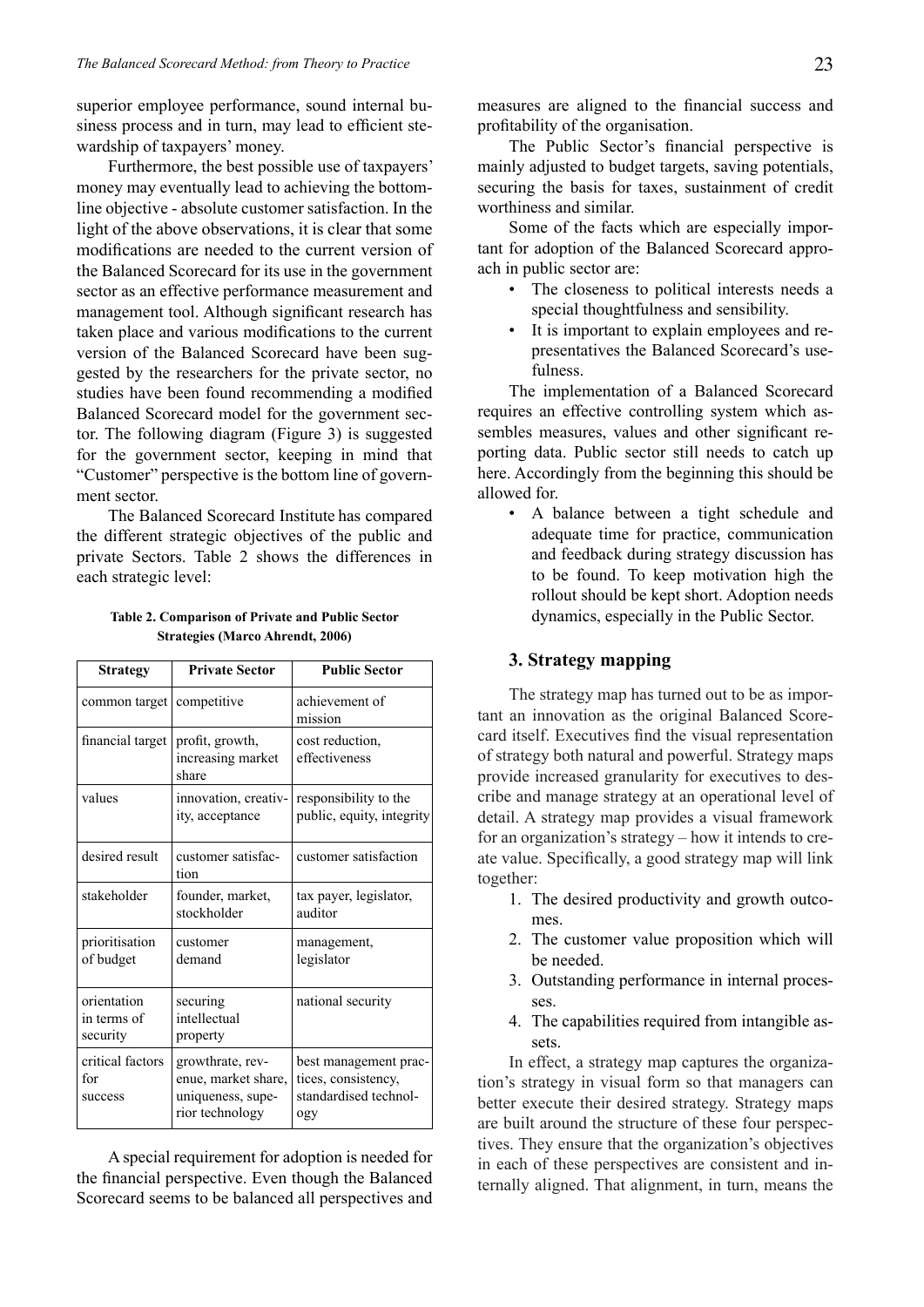organization is focused and performing at an optimal level rather than having the actions of one part of the organization impact on the results achieved by another part. Strategy maps clarify all cause-and-effect relationships so that an effective strategy can be developed and then optimized over time. They are the interface between strategy and the Balanced Scorecard. Conceptually, a strategy map links the highlevel goals of the organization – its mission, values and vision – with meaningful and actionable steps each an employee can take. Strategy maps also provide balance between the various competing dynamics every organization faces:

\_ Whether to invest in intangible assets that will generate strong long-term revenue growth or focus on cutting costs more aggressively so as to boost short-term results.

\_ How to differentiate your organization from your competitors by clarifying your value strategy – which usually involves one of the four different approaches already mentioned:

1. Offering the lowest total cost to customers

2. Product leadership – always offering superior products

3. Making available complete customer solutions

4. Locking-in customers so that it would be hard to switch to other vendors:

a) Which internal processes to focus on and optimize and which to outsource.



Figure 4. **A simplified strategy map (source Kaplan, Norton, 2002)**

- b) How to balance the allocation of resources between the various internal processes in such a way that different benefits are delivered at various points of time.
- c) How to align everything the organization does in such a way that the efforts of one part of the company do not have a negative impact on the results achieved elsewhere.
- d) How to make good management decisions about investments in intangible assets as the drivers of organizational growth in the future.

A company or other organization creates value by producing goods and services that can be sold for profit. At one time, it was suggested that managing these processes was the most important duty of management. In today's competitive environment, however, operational excellence alone is not sufficient to provide a sustainable competitive edge. A strategy map (see Figure 4) helps ensure internal processes are well executed and properly aligned with intangible assets and the customer value proposition.

The four key internal processes by which organizations create value according to (Kaplan, Norton, 2002) are:

- Operations management processes;
- Customer management processes;
- Innovation processes;
- Regulatory and social processes;

In the operations management area, organizations are:

Attempting to develop deeper relationships

with suppliers with the goal of lowering the total cost of procuring all the materials needed to products the customer is offered. Generally, this involves simplifying ordering and accounting functions to lower administrative costs as far as possible.

– Looking for new ways to actually produce the products and services as efficiently as possible through continuous improvement of processes and enhanced efficiency initiatives.

– Attempting to lower the costs of distribution and delivery in any way possible.

– Trying to get a better idea of the risks involved in doing business and then finding effective ways to offset and minimize those risks to a better effect.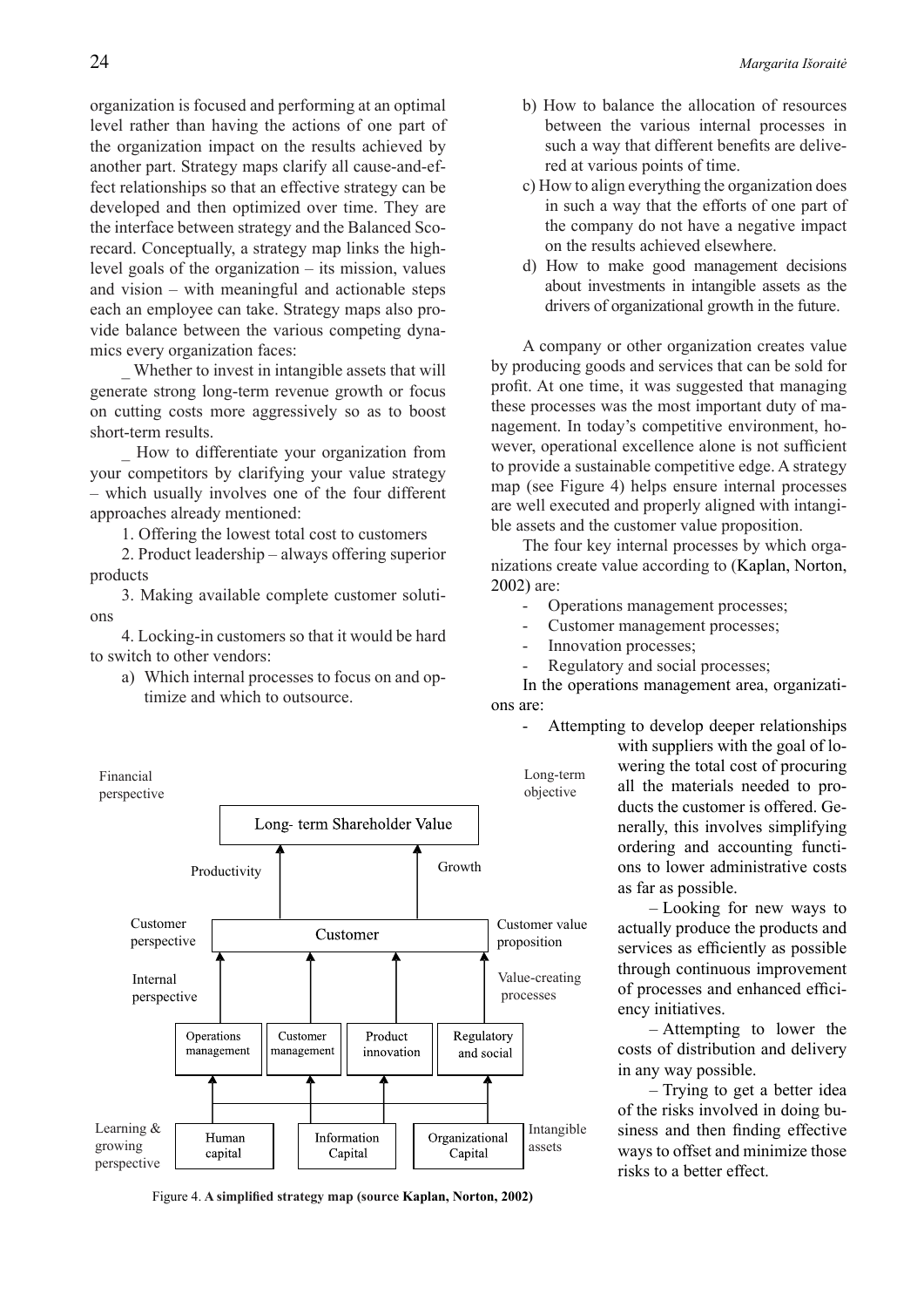By focusing on operations management, organizations attemp to inject key features into their value proposition:

1. Competitive prices

2. High levels of quality

3. Speedy delivery of the goods purchased

4. A comprehensive solution to customer problems.

A well thought out and integrated strategy map provides strategic focus to these key internal processes. Or, put differently, a strategy map helps link process improvement programs to important organizational outcomes. Strategy maps help organizations improve the right things, not just the more obvious things.

Strategy maps are also useful where organizations have embarked on quality management programs such as Total Quality Management (TQM), Six Sigma or Activity-based Management (ABM). The strategy map helps embed these quality management efforts within a strategic framework that will provide cause-and-effect accountability and measurement metrics.

Many organizations are weak in one or more of these areas. In customer management terms, organizations are:

1. Segmenting the broader market into niches or target segments which can then be offered a specific and customized value proposition.

2. Attempting to acquire new customers by communicating an attractive value proposition.

3. Working to retain the present customers rather than marketing to replace those who choose competing products or services. Typically, this involves customer loyalty incentives and other programs.

4. Trying to get existing customers to buy more products and services in the future through cross-selling or other partnering relationships.

By focusing on customer management, organizations are attempting to inject into their value propositions:

1. A stronger, more vibrant brand image;

2. A win-win expanding customer relationship;

3. Increased levels of customer loyalty;

Innovation requires that organizations:

1. Anticipate the customer's future needs and develop entirely new or next-generation products that will meet those needs.

2. Have a portfolio of research and development projects underway. Ideally, these will run the full spectrum from projects that create new science and technology through to breakthrough products, nextgeneration products, derivative products and joint development products.

3. In addition to researching new products, companies also need to be designing the products, doing prototyping and testing, running pilot production tests and planning on how best to ramp-up the manufacture of new products in acceptable volumes. All of these activities need to be completed within an applicable time-frame and budget.

4. At the conclusion of the development cycle, new products and services then need to be made available in commercial quantities. In parallel, the marketing and sales units will also launch their efforts to sell the new products and services to customers. Customers will also be demanding that suitable levels of quality are achieved.

Companies and organizations must continually win the right to operate in the communities and countries within which they produce and sell their offerings. They do this by complying with all the applicable laws and regulations, and by contributing to the communities within which they operate. Specifically:

1. Organizations have to use energy wisely, avoid contaminating the environment and minimize the impact on the environment of all products produced and sold.

2. Organizations have to provide a workplace which is safe and healthy for its employees, and to take active measures to reduce employee exposure to dangers wherever possible.

3. Companies need to pay workers appropriately and provide opportunities for employees to gain new skills and competencies.

4. Corporations need to be sensitive to the needs of the broader community and willing to make monetary contributions or allow employees to do volunteer work while still being paid.

At a minimum, these social and regulatory internal processes are intended to inject into the customer value proposition:

1. A sense of partnership with the community.

2. An awareness of the need to be a good Citizen.

Regulatory and social processes also pave the way for companies to enter new markets in the future. Organizations with a strong track record in this area are welcomed into new regions. There is also the flow-on effect in internal morale when employees take pride in their organization's contribution to improving the communities where they live. This, in turn, makes it easier to attract and retain talent.

Strategy maps can be used dynamically to create an action plan rather than passively as snapshots of corporate intent. To use a strategy map and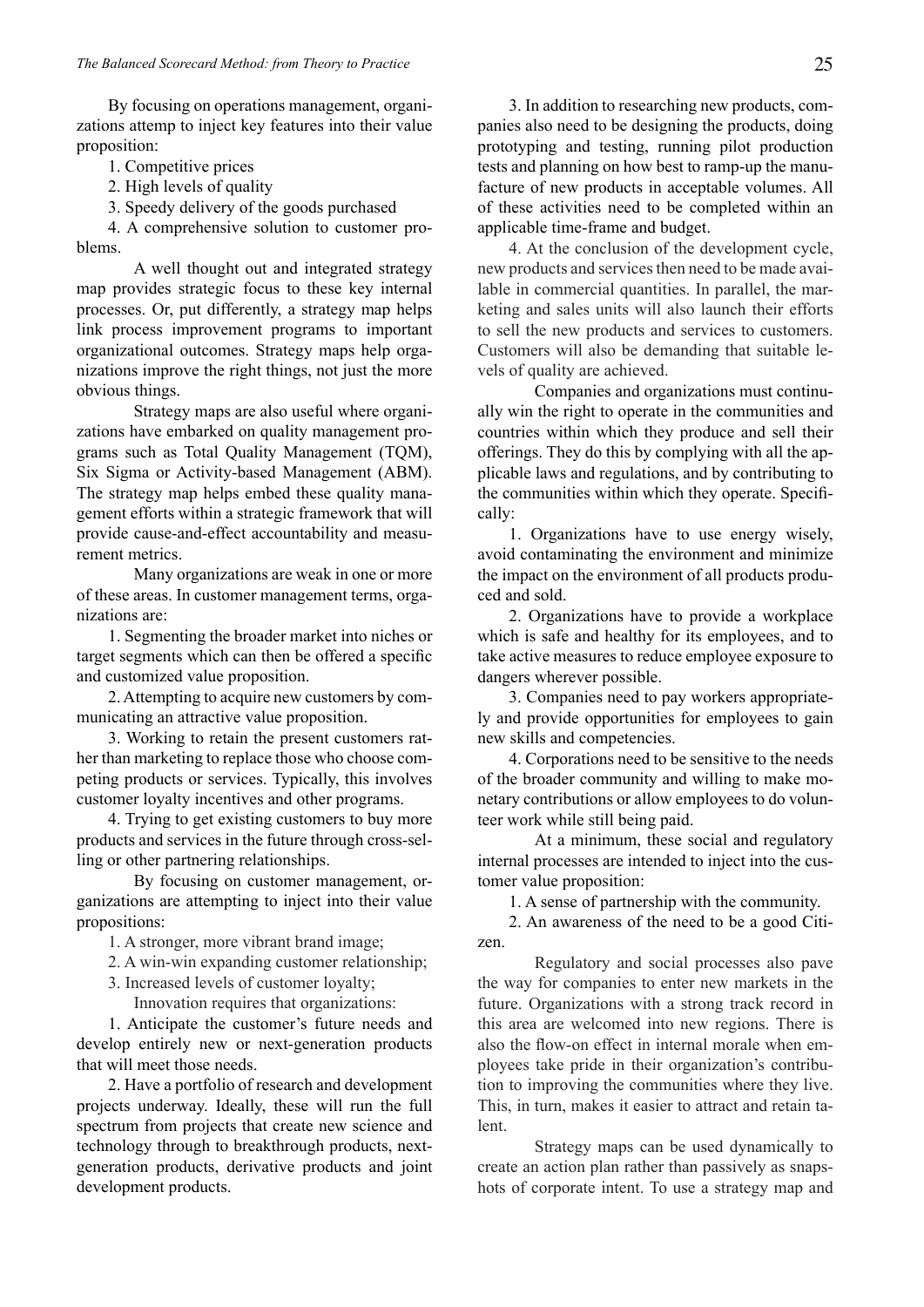Balanced Scorecard together effectively in this way is a six step process:

1. *Establish and define what the current value gap is for shareholders* – or in other words, set the financial objectives, measures and targets. Determine how much long-term revenue growth and short-term productivity improvements you will work towards achieving. These should be stretch targets that will challenge the organization.

2. *Reconcile your current value proposition* – by identifying your current target customer segments, clarifying the value proposition you now use, selecting your measures and reconciling your customer objectives to the goals of financial growth. You might also decide on a new customer proposition that will generate the growth you desire.

3. *Establish your projected time line* – how quickly you anticipate your new internal processes and themes can begin to generate the kinds of financial results required. This should indicate which goals are achievable and which goals may need further adjustment.

4. *Identify your key strategic themes* – those critical few internal processes which will have the greatest impact on the customer value proposition. You also highlight which internal processes are the drivers for those targets and create some linked objectives, measures and targets.

5. *Identify and align your intangible assets* – by assessing the level of strategic readiness of each intangible asset. You then set targets on how to increase each asset's level of readiness individually.

6. *Specify and fund the strategic initiatives required to execute the strategy* – so there is clarity about the level and sources of funding required. The cause-and-effect linkage of the strategy map, Balanced Scorecard and action plan should help visualize the logic involved. These steps mean that passive statements of intent are given substance and relevance. For example, a strategic objective to "Reduce the typical product development cycle" is appealing but also open to individual interpretation. When it is transformed into something like "Reduce the product development cycle from three years to nine months", everyone in the organization realizes this will require some breakthrough, outside-the-box thinking rather than minor enhancements.

## **Conclusions**

The Balanced Scorecard was developed, between others, by Robert Kaplan and David Norton. It was originally created primarily as a measurement system and as an answer to criticism concerning the

unilateral measurement of the performance ability of a company. It was organised through four different perspectives: the financial perspective, the customer perspective, the internal perspective, the learning perspective.

The Balanced Scorecard provides the cornerstone for a new strategic management system. The scorecard enables organizations to introduce new governance and renew process focusing on strategy. It does not rely on short-term financial measures as the sole indicators of performance but it does the following additional functions (Samir Ghosh, Subrata Mukherjee, 2006):

1. Translate strategy to action, making strategy everyone's job.

2. Manage the intangible assets e.g. customer loyalty, innovation, employee capabilities.

3. Leverage cross functionality without changing the structure of the business.

4. Measure what matters the critical few vs. the important many in real time, not just after the facts.

5. Create a daily management system for the day-to-day navigation of the business.

A Balanced Scorecard, however, suffers from some major drawbacks. The most important among these are (Samir Ghosh, Subrata Mukherjee, 2006):

1. The Balanced Scorecard decomposes the organization's primary objectives (financial perspective) into customer, internal process and learning and growth objectives (operating perspectives) in a way that is reminiscent of the way that the Dupont formula decomposed the return on capital employed metric into front-line operational measures.

2. To make scorecard useful, it should be prepared in conformity with the overall business strategies. Thus, companies may bias their scorecards to the dimensions that closely support their strategic direction.

3. It is difficult to integrate a company's scorecard into its planning, budgeting and resource allocation process; especially when scorecard metrics are changed.

4. In order to make the scorecard more useful and practical it is necessary to assign weights to different measures (both financial and non-financial) on the basis of their importance to the organization for specifying trade-off between financial and nonfinancial measures.

5. To make the scorecard more efficient and useful it should include a large number of both financial and non- financial measures and these should be continually modified on the basis of measurement feedback.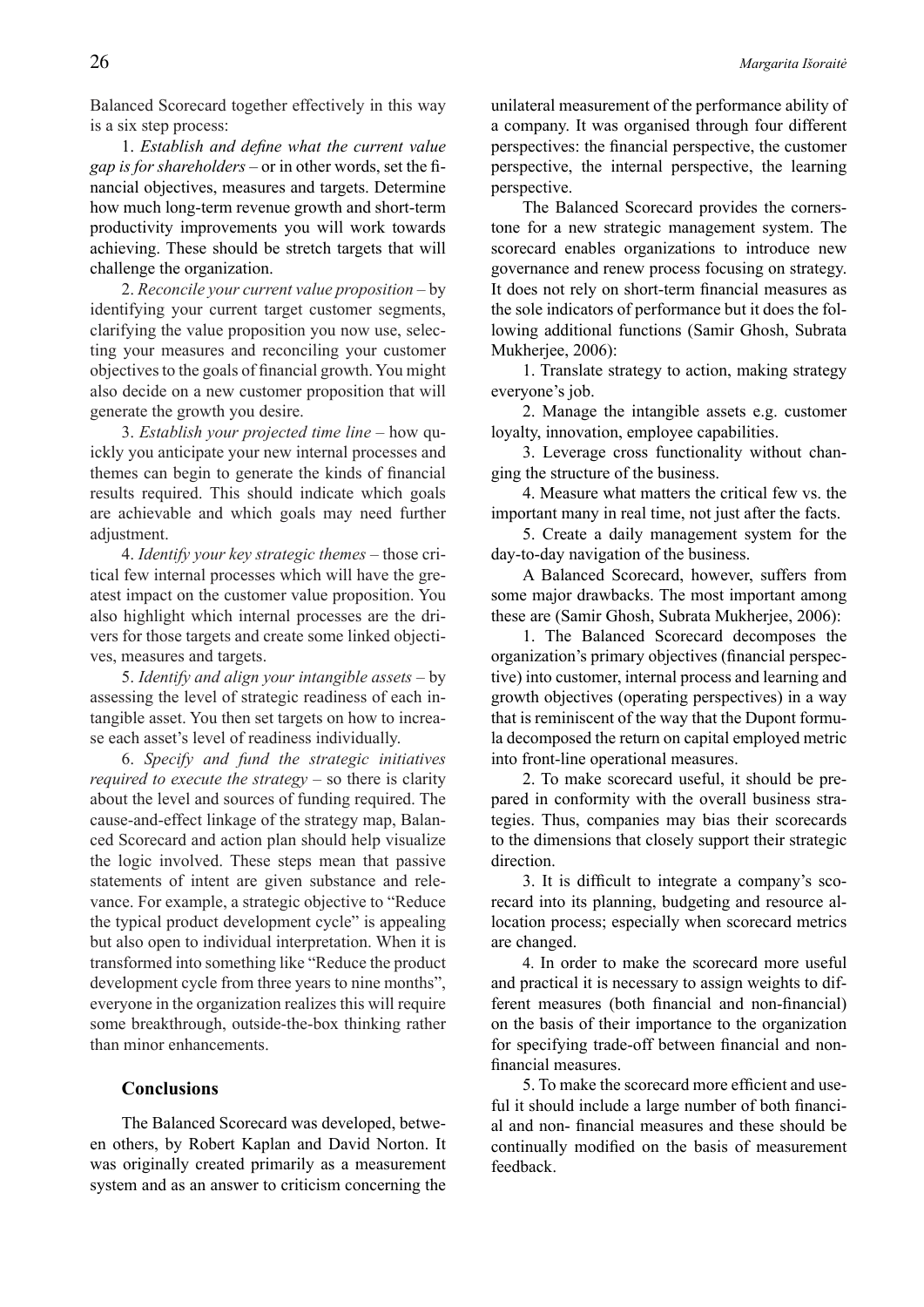6. There are some organizations like investment companies to which Balanced Scorecards have little value as they are interested in improving financial performance only.

7. The creditors, debenture holders and even shareholders of an organization are interested in financial performance rather than operating performance which compels the management to give much emphasis on financial perspective of the organization making the scorecard imbalanced.

Creating the balanced scorecard is a critical step in the strategic process. So many organizations create a strategic plan and then dutifully ignore it because day-to-day issues / firefighting tends to take precedence. The scorecard periodically reminds the organization what the critical strategic issues are and gives the necessary feedback on the progress toward achieving them.

It is important that the scorecard is like a scale. The role of the scale when you are on a diet is not to make you lose weight. The scale merely provides you with feedback on how you are doing. In the same way, building a balanced scorecard will not improve organizational performance. It will simply give you feedback to know how well you are achieving your strategic direction.

The real strength of the linkages between the strategy map, Balanced Scorecard and action plan is consistency. Instead of a fragmented approach where one part of the organization pursues a different agenda from another part, everyone uses the same overall strategy. The vision is consistent with the strategy to get there. People can be inspired to act because they see that it is feasible to get to where the management wants to head.

#### **References**

- 1. Ahrendt Marco. Balanced Scorecard in Public Sector Realising the Open Source Software Strategy with the IT Balanced Scorecard. Diploma thesis, Faculty Computer Science Reutlingen University, 19. January 2006, p. 55–60.
- 2. Biswanath Chakrabarty*.* Is it meaningful to measure performance in public sector? *Vidyasagar University Journal of Commerce,* Vol. 12, March 2007, p. 37 – 38.
- 3. Du Mée, A. F. De "Balanced Business Scorecard": filosofie of modegril?, *Pacioli Journaal,* 9, 1996, p. 16–21.
- 4. Hers, F. Doe mij even een Balanced Scorecard!, *Financieel-Economisch Management,* 29, 1998. p. 18–20. Koning, J.; Conijn, F. Balanced scorecard? Nooit van gehoord!, *Tijdschrift voor Administrateurs en Controllers,* 12, 1997, p. 34–38.
- 5. Kaplan, R. S., Norton, D. P. "The Balanced Scorecard—Measures That Drive Performance," *Harvard Business Review,* January–February 1992, p. 71–79.
- 6. Kaplan, R. S., Norton, D. P., *The Balanced Scorecard,* Boston: Harvard Business School Press, 1996.
- 7. Kaplan, R. S.; Norton, D. P. *Balanced Scorecard: Strategien erfolgreich umsetzen, aus dem Amerikanischen von Horváth*, P., Stuttgart, 1997.
- 8. Kaplan, R. S.; Norton, D. P. Strategy maps. Converting Intangible Assets Into Tangible Outcomes. *Harvard Business Review, 2002.*
- 9. Nicholas J. Mathys. *Using the Balanced Scorecard: Lessons Learned from the U.S. Postal Service and the Defense Finance and Accounting Service.* 2006, p. 9–10.
- 10. Samir Ghosh, Subrata Mukherjee. Measurement of coporate performance through balanced scorecard: an overview. *Vidyasagar University Journal of CommerceVol. 11, March 2006, p. 64-67.*
- 11. Van den Heuvel, H.; Broekman, L. 1998. Wolf in schaapskleren 2 – Scorecard nader gebalanceerd, *Personeelbeleid, 34*, p. 23–26.

#### SUBALANSUOTŲ RODIKLIŲ METODAS: NUO TEORIJOS PRIE PRAKTIKOS

## Margarita IŠORAITĖ Mykolo Romerio universitetas, Lietuva

**Santrauka**. Subalansuotų rodiklių kokybės užtikrinimo teorija išreiškia sistemišką požiūrį į organizacijos kokybės valdymą. Ji atveria galimybes organizacijos misiją ir strateginius siekius transformuoti į išsamų veiklos uždavinių, kriterijų, rodiklių, siekinių ir procedūrų rinkinį (Kaplan, Norton, 1996; 1992). Šio rinkinio kaip kokybės užtikrinimo instrumento paskirtis – palengvinti su kokybės tyrimu, vertinimu ir tobulinimu susijusį institucijos vadovų darbą. Tai, R.S. Kaplano ir D.P. Nortono nuomone (1996; 1992), yra organizacijos strateginio valdymo instrumentas. Interpretuojant autorių žodžius, taikant subalansuotų rodiklių instrumentą, organizacijoje į kokybę žvelgiama iš įvairių pozicijų, atitinkančių fundamentaliuosius organizacijos dalyvių ir jos realizuojamų produktų ar teikiamų paslaugų vartotojų interesus. Tai reiškia, kad rengiant subalansuotų rodiklių kokybės užtikrinimo instrumentą strateginiai organizacijos uždaviniai, kriterijai, rodikliai ir siekiniai numatomi atsižvelgiant į organizacijos finansinę, klientų, vidinių veiklos procesų ir iniciatyvos (arba mokymosi ir augimo) perspektyvas. Jų visuma ir rodo integruotą (arba subalansuotą)